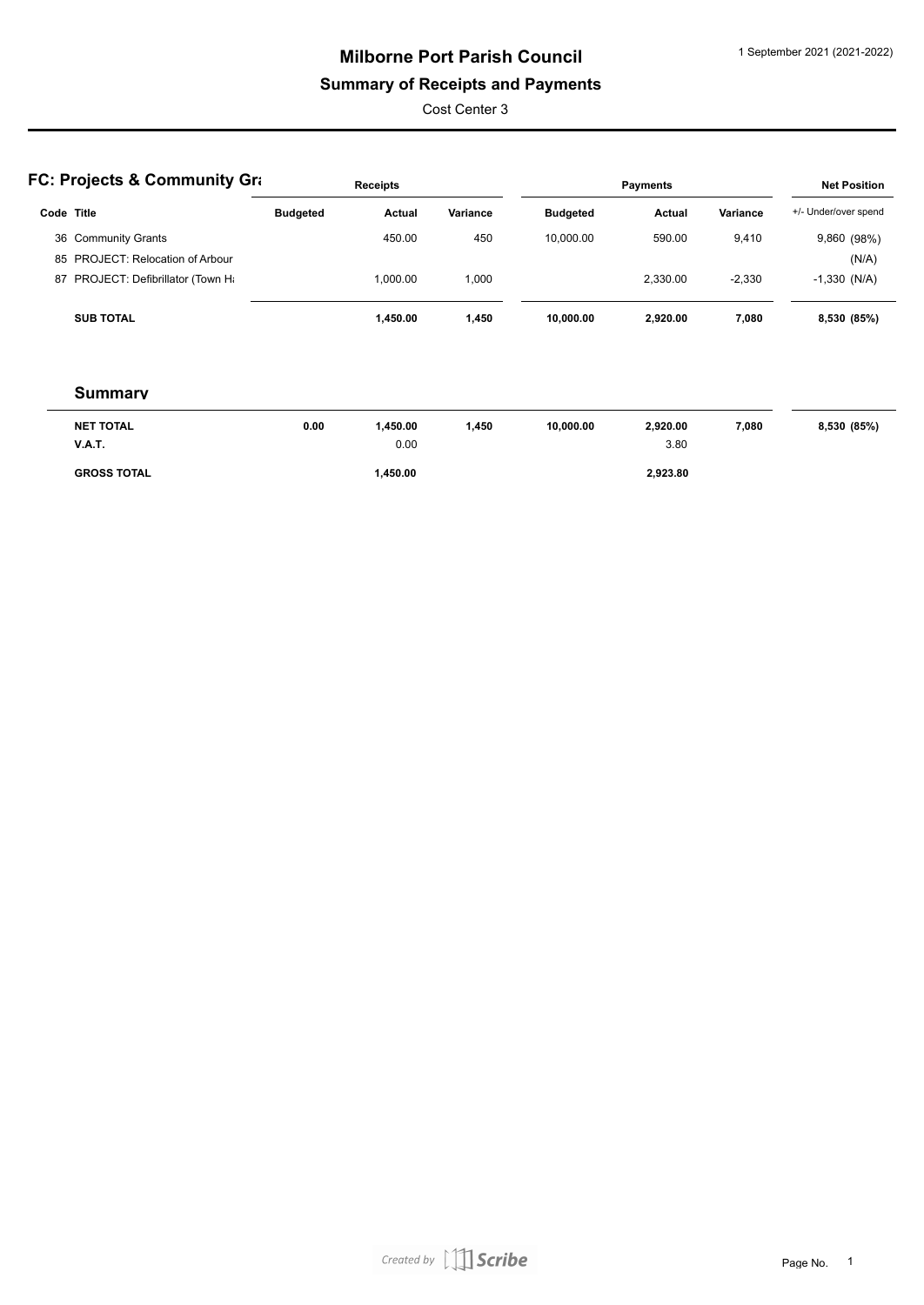### **Summary of Receipts and Payments**

Cost Center 9

|            | <b>FC: Library Provision</b>          |                 | Receipts |              |                 | <b>Payments</b> |              | <b>Net Position</b>                        |
|------------|---------------------------------------|-----------------|----------|--------------|-----------------|-----------------|--------------|--------------------------------------------|
| Code Title |                                       | <b>Budgeted</b> | Actual   | Variance     | <b>Budgeted</b> | Actual          | Variance     | +/- Under/over spend                       |
|            | 38 Library Staffing Costs (Paid to St |                 |          |              | 9,340.00        |                 | 9,340        | 9,340 (100%)                               |
|            | 39 Library Costs (inc Maintenance)    |                 |          |              | 1,000.00        | 603.80          | 396          | 396 (39%)                                  |
|            | <b>SUB TOTAL</b>                      |                 |          |              | 10,340.00       | 603.80          | 9,736        | 9,736 (94%)                                |
|            | <b>Summary</b>                        |                 |          |              |                 |                 |              |                                            |
|            | NET TOTAL                             | n nn            | n nn     | $\mathbf{a}$ | 10.340.00       | <b>603.80</b>   | <b>Q 736</b> | $Q$ 736 ( $Q$ $A$ <sup>0</sup> $\Lambda$ ) |

| <b>NET TOTAL</b>   | 0.00 | 0.00 | 10.340.00 | 603.80 | 9.736 | 9,736 (94%) |
|--------------------|------|------|-----------|--------|-------|-------------|
| <b>V.A.T.</b>      |      | 0.00 |           | 120.76 |       |             |
| <b>GROSS TOTAL</b> |      | 0.00 |           | 724.56 |       |             |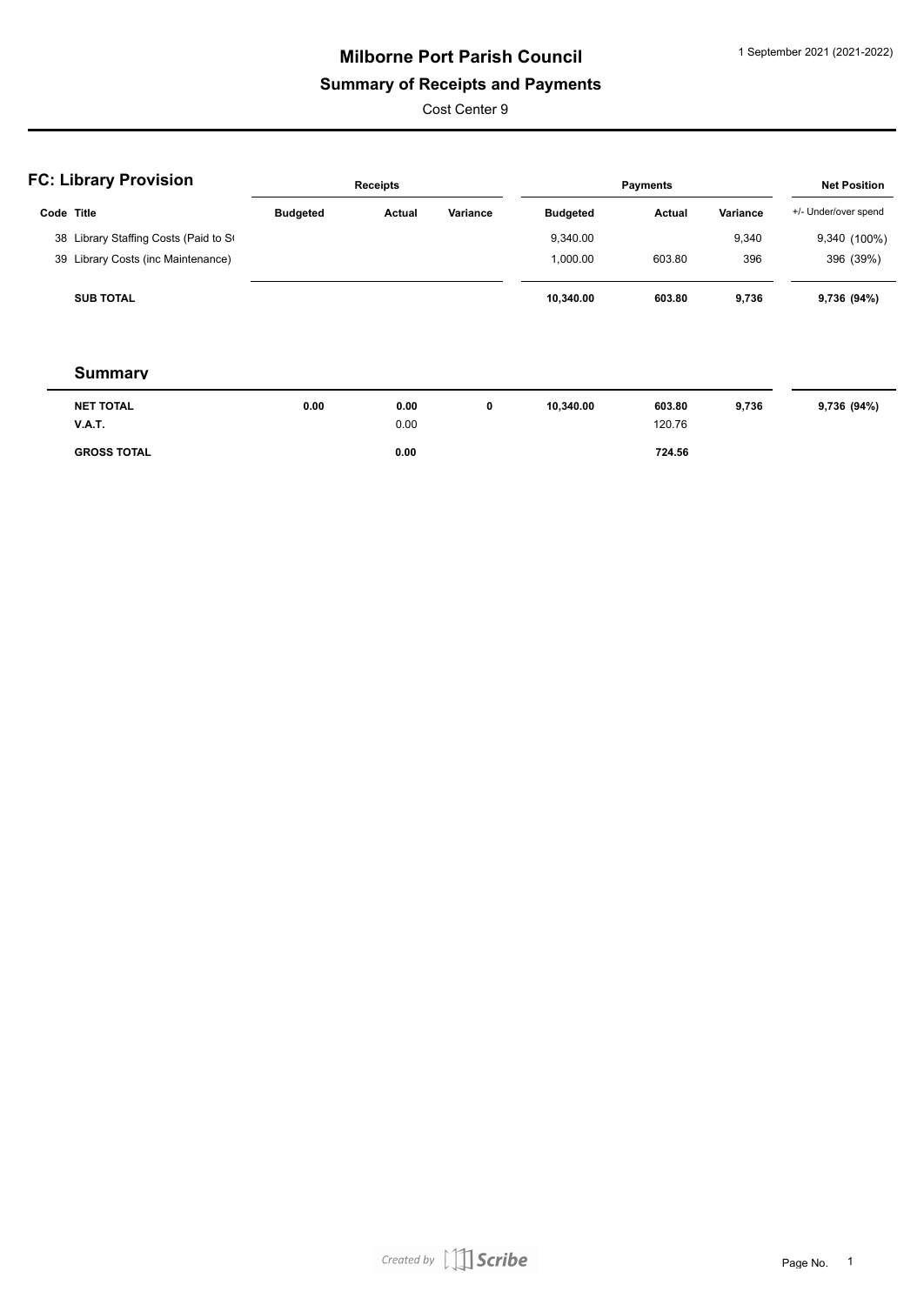### **Summary of Receipts and Payments**

Cost Center 1

|            | <b>FC: Incomes</b>                |                 | Receipts  |           |                 | <b>Payments</b> |          | <b>Net Position</b>  |
|------------|-----------------------------------|-----------------|-----------|-----------|-----------------|-----------------|----------|----------------------|
| Code Title |                                   | <b>Budgeted</b> | Actual    | Variance  | <b>Budgeted</b> | Actual          | Variance | +/- Under/over spend |
|            | 900 Precept                       | 116,255.00      | 58,127.50 | $-58,128$ |                 |                 |          | $-58,128$ $(-50\%)$  |
| 901        | <b>Account Interest</b>           |                 | 3.45      | 3         |                 |                 |          | 3(N/A)               |
|            | 902 Grants (not allocated)        |                 |           |           |                 |                 |          | (N/A)                |
|            | 903 Community Infrastructure Levy |                 | 9,688.60  | 9,689     |                 |                 |          | 9,689 (N/A)          |
|            | 904 Wayleaves                     | 88.00           | 87.97     | 0         |                 |                 |          | $0(.0\%)$            |
|            | 905 Mug Sales                     |                 |           |           |                 |                 |          | (N/A)                |
| 906        | Training Income                   |                 |           |           |                 |                 |          | (N/A)                |
| 907        | <b>Compensation Payments</b>      |                 | 100.00    | 100       |                 |                 |          | 100 (N/A)            |
| 908        | Village Hall Ground Rent          |                 |           |           |                 |                 |          | (N/A)                |
| 999        | <b>VAT Refunds</b>                |                 |           |           |                 |                 |          | (N/A)                |
|            | <b>SUB TOTAL</b>                  | 116,343.00      | 68,007.52 | $-48,335$ |                 |                 |          | $-48,335$ $(-41%)$   |

#### **Summary**

| NET TOTAL          | 116.343.00 | 68.007.52 | -48,335 | 0.00 | 0.00 | -48,335 (-41%) |
|--------------------|------------|-----------|---------|------|------|----------------|
| <b>V.A.T.</b>      |            | 4.780.07  |         |      | 0.00 |                |
| <b>GROSS TOTAL</b> |            | 72,787.59 |         |      | 0.00 |                |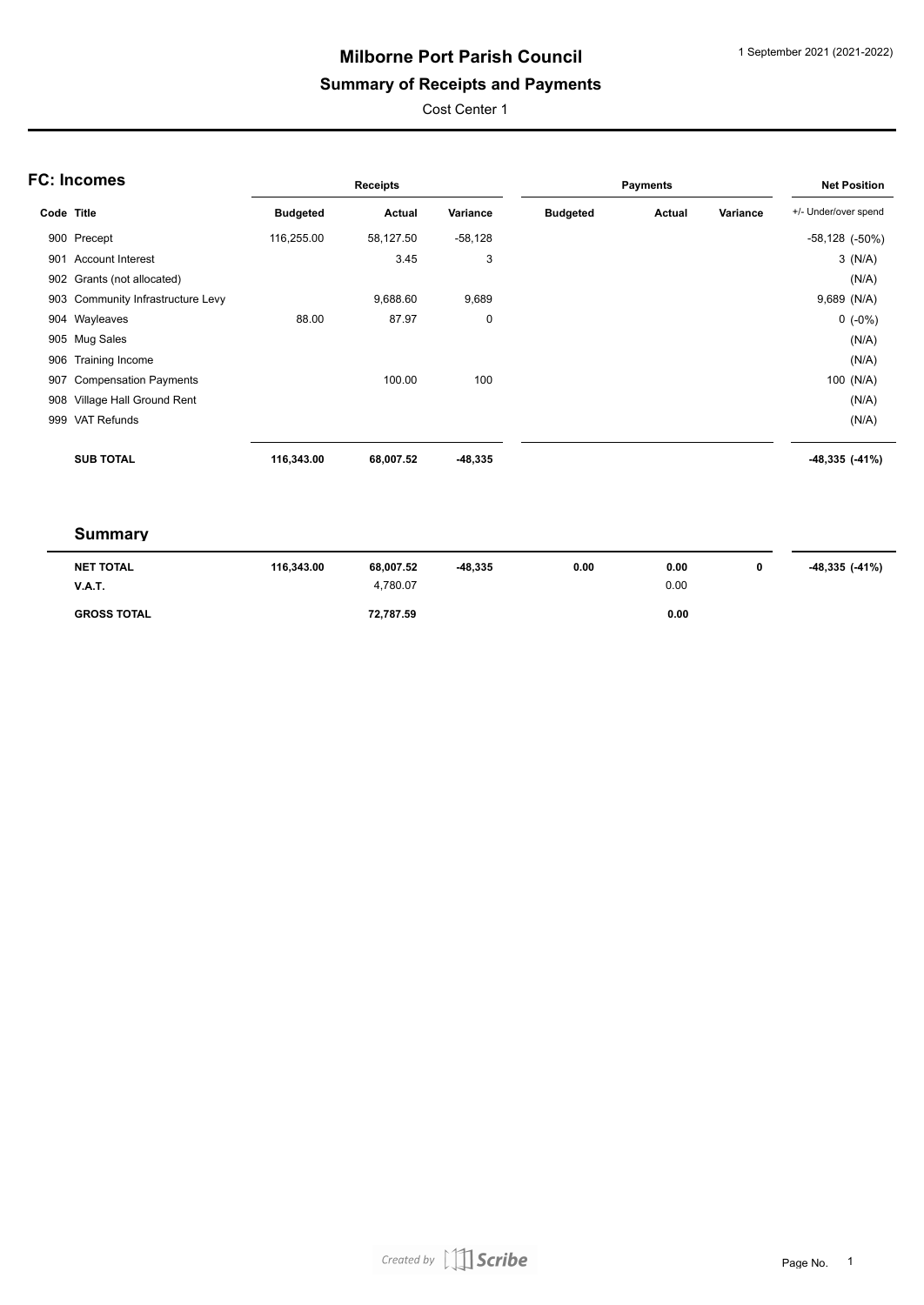### **Summary of Receipts and Payments**

Cost Center 2

|            | FC: General Administration Co    |                 | <b>Receipts</b> |          |                 | <b>Payments</b> |          | <b>Net Position</b>  |
|------------|----------------------------------|-----------------|-----------------|----------|-----------------|-----------------|----------|----------------------|
| Code Title |                                  | <b>Budgeted</b> | <b>Actual</b>   | Variance | <b>Budgeted</b> | <b>Actual</b>   | Variance | +/- Under/over spend |
|            | 4 Training - Staff & Councillors |                 | 45.00           | 45       | 900.00          | 65.00           | 835      | 880 (97%)            |
|            | 6 Members Expenses               |                 |                 |          |                 | 120.38          | $-120$   | $-120$ (N/A)         |
|            | 8 SLCC Fees                      |                 |                 |          | 140.00          | 208.00          | $-68$    | $-68$ $(-48%)$       |
|            | 9 SALC Fees                      |                 |                 |          | 810.00          | 817.32          | $-7$     | $-7$ $(-0\%)$        |
| 16         | <b>Travel Expenses</b>           |                 |                 |          | 200.00          | 24.30           | 176      | 176 (87%)            |
|            | 17 Website Costs                 |                 |                 |          | 400.00          |                 | 400      | 400 (100%)           |
| 18         | Telephone & Broadband            |                 |                 |          | 800.00          | 430.54          | 369      | 369 (46%)            |
| 19         | Office Supplies / Costs          |                 |                 |          | 1,500.00        | 221.04          | 1,279    | 1,279 (85%)          |
| 20         | <b>Software Subscriptions</b>    |                 | 30.00           | 30       | 400.00          | 143.88          | 256      | 286 (71%)            |
|            | 21 Accounting Software           |                 |                 |          | 385.00          | 468.00          | $-83$    | $-83$ $(-21%)$       |
| 22         | <b>Mobile Phone Credit</b>       |                 |                 |          | 120.00          | 60.00           | 60       | 60 (50%)             |
| 25         | Covid Contingency / Elections C  |                 |                 |          | 1,500.00        | 6.00            | 1,494    | 1,494 (99%)          |
|            | 34 Insurance                     |                 |                 |          | 2,656.00        | 2,734.22        | $-78$    | $-78$ $(-2%)$        |
| 35         | <b>External Audit Fees</b>       |                 |                 |          | 400.00          | 400.00          |          | $(0\%)$              |
|            | 66 ICO Fees                      |                 |                 |          | 35.00           |                 | 35       | 35 (100%)            |
| 67         | Postage Stamps                   |                 |                 |          | 300.00          |                 | 300      | 300 (100%)           |
|            | 73 Internal Audit Fees           |                 |                 |          | 750.00          | 725.00          | 25       | 25 (3%)              |
|            | 77 Bank Fees                     |                 |                 |          |                 |                 |          | (N/A)                |
|            | <b>SUB TOTAL</b>                 |                 | 75.00           | 75       | 11,296.00       | 6,423.68        | 4,872    | 4,947 (43%)          |

#### **Summary**

| NET TOTAL<br><b>V.A.T.</b> | 0.00 | 75.00<br>0.00 | 75 | 11,296.00 | 6,423.68<br>336.37 | 4,872 | 4,947 (43%) |
|----------------------------|------|---------------|----|-----------|--------------------|-------|-------------|
| <b>GROSS TOTAL</b>         |      | 75.00         |    |           | 6,760.05           |       |             |